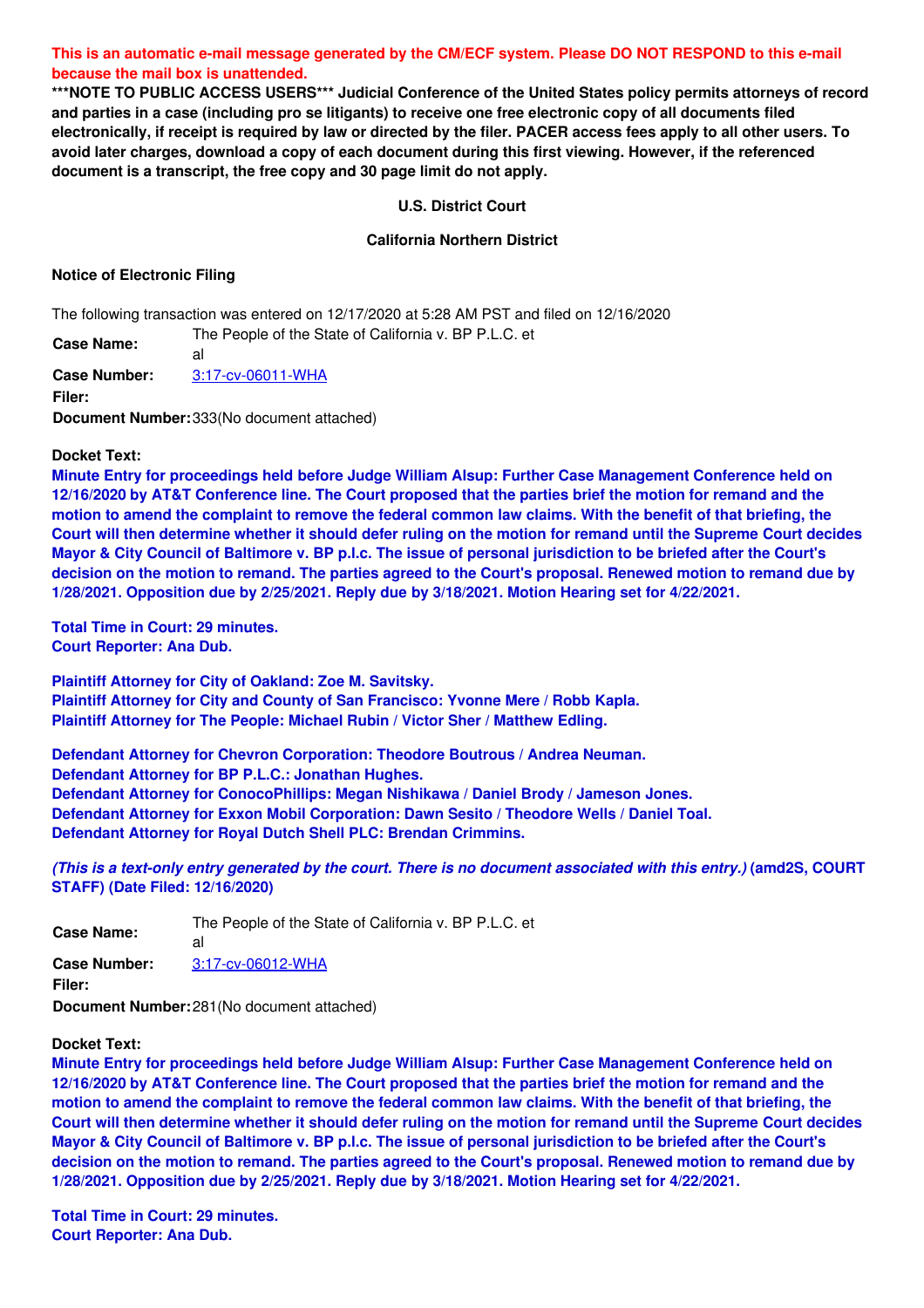**Plaintiff Attorney for City of Oakland: Zoe M. Savitsky. Plaintiff Attorney for City and County of San Francisco: Yvonne Mere / Robb Kapla. Plaintiff Attorney for The People: Michael Rubin / Victor Sher / Matthew Edling.**

**Defendant Attorney for Chevron Corporation: Theodore Boutrous / Andrea Neuman. Defendant Attorney for BP P.L.C.: Jonathan Hughes. Defendant Attorney for ConocoPhillips: Megan Nishikawa / Daniel Brody / Jameson Jones. Defendant Attorney for Exxon Mobil Corporation: Dawn Sesito / Theodore Wells / Daniel Toal. Defendant Attorney for Royal Dutch Shell PLC: Brendan Crimmins.**

(This is a text-only entry generated by the court. There is no document associated with this entry.) (amd2S, COURT **STAFF) (Date Filed: 12/16/2020)**

**3:17-cv-06011-WHA Notice has been electronically mailed to:**

**Andrea Ellen Neuman aneuman@gibsondunn.com**

**Anne Marie Champion achampion@gibsondunn.com, rdudley@gibsondunn.com**

**Avi Garbow agarbow@gibsondunn.com**

**Barbara Louise Lyons blyons@lkclaw.com, bchun@lkclaw.com, bfuller@lkclaw.com, glafayette@lkclaw.com, kmikkelsen@lkclaw.com, ksu@lkclaw.com, spaspulati@lkclaw.com, tngo@lkclaw.com**

**Benjamin A. Crass benk@hbsslaw.com**

**Brendan J. Crimmins bcrimmins@kellogghansen.com, brendan-crimmins-7465@ecf.pacerpro.com, sthorne@kellogghansen.com**

**Brian H. Chun bchun@lkclaw.com, bfuller@lkclaw.com, docket@lkclaw.com, glafayette@lkclaw.com, kmikkelsen@lkclaw.com, ksu@lkclaw.com, spaspulati@lkclaw.com, tngo@lkclaw.com**

**Carol Margaret Wood cwood@kslaw.com, GCJohnson@kslaw.com**

**Charles Darryl Cordero cdc@paynefears.com, LACourtNotices@paynefears.com, lwilson@paynefears.com**

**Christine Wild Ennis christine.ennis@usdoj.gov**

**Corinne F Johnson cjohnson@altber.com, dwilliams@altshulerberzon.com**

**Daniel John Toal dtoal@paulweiss.com, mao\_fednational@paulweiss.com**

**Daniel Robert Brody dan.brody@bartlit-beck.com, renee.grimmett@bartlitbeck.com**

**David Alexander Zonana david.zonana@doj.ca.gov**

**David C. Frederick dfrederick@kellogghansen.com, ecf-253ad491995a@ecf.pacerpro.com, ktondrowski@kellogghansen.com**

**Dawn Sestito dsestito@omm.com, dawn-sestito-9503@ecf.pacerpro.com, jharwell@omm.com, klezell@omm.com, lkaplan@omm.com**

**Eric Grant eric.grant@usdoj.gov**

**Erica Worth Harris eharris@susmangodfrey.com, klombardo@susmangodfrey.com**

**Ethan D. Dettmer edettmer@gibsondunn.com, cpico@gibsondunn.com, jdick@gibsondunn.com, pbelloso@gibsondunn.com**

**Eugene G. Illovsky eugene@boersch-illovsky.com, ECF@boersch-illovsky.com, roxanne@boersch-illovsky.com**

**Gary T. Lafayette glafayette@lkclaw.com, bchun@lkclaw.com, bfuller@lkclaw.com, blyons@lkclaw.com,**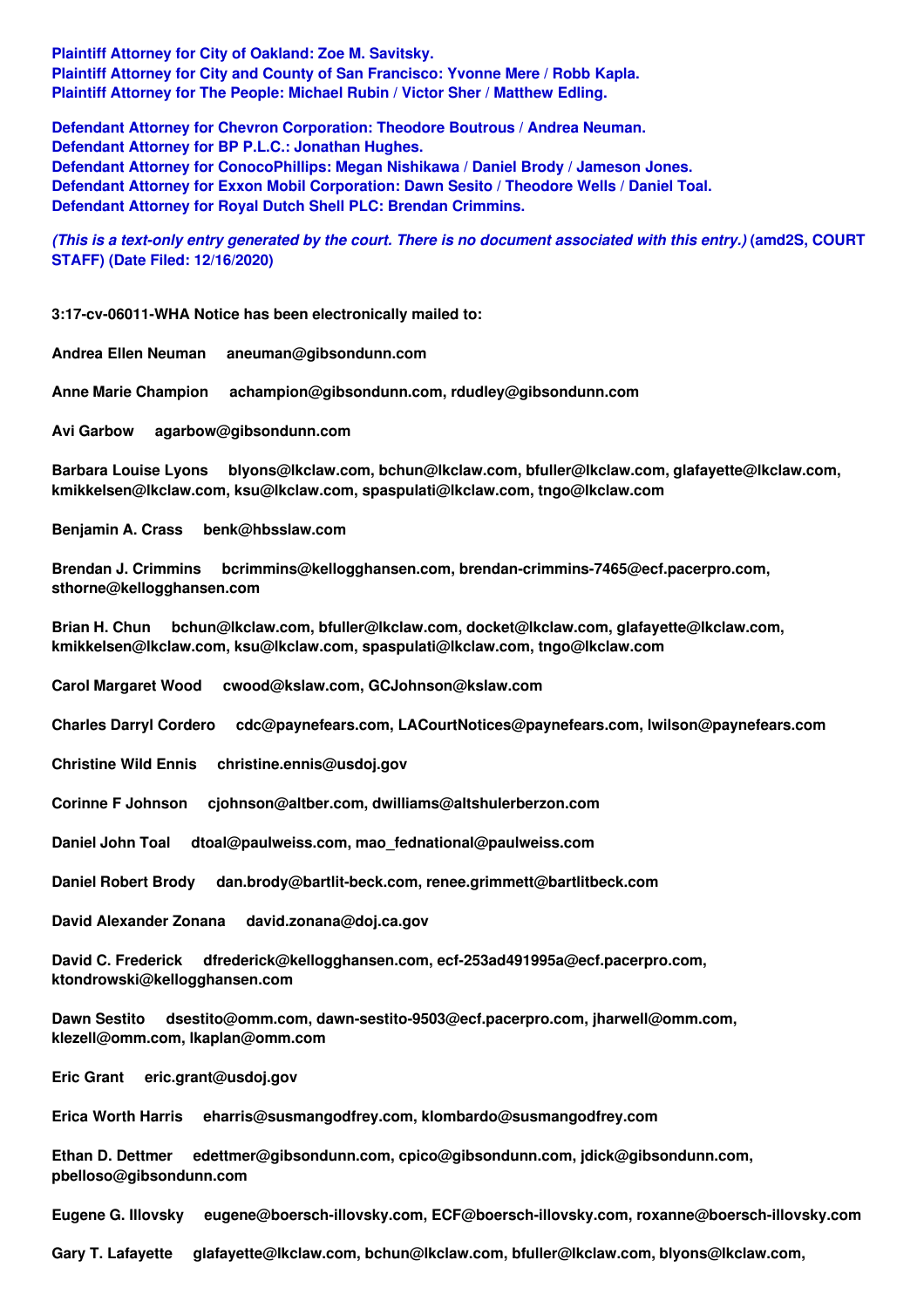**cstevens@lkclaw.com, docket@lkclaw.com, kmikkelsen@lkclaw.com, ksu@lkclaw.com, spaspulati@lkclaw.com, tngo@lkclaw.com**

**George Ruben Morris gmorris@kslaw.com, hhauck@kslaw.com, sbutler@kslaw.com Harry W. MacDougald hmacdougald@cpdlawyers.com Heather Colleen Leslie heather.leslie@doj.ca.gov, Linda.Thorpe@doj.ca.gov, Paula.Corral@doj.ca.gov Herbert J Stern hstern@sgklaw.com James McCarty Braden Braden@sf-lawyer.com James Robert Arnold jarnold@arnoldlp.com Jameson R. Jones jameson.jones@bartlitbeck.com Jaren Janghorbani JJanghorbani@paulweiss.com, mao\_fednational@paulweiss.com Joel M. Silverstein jsilverstein@sgklaw.com, mdinger@sgklaw.com, njdocketcontrol@sgklaw.com John Adam Beard jbeard@arnoldlp.com**

**John David Lombardo John.Lombardo@arnoldporter.com, ecalendar@arnoldporter.com, Rachael.Shen@arnoldporter.com, rebecca.mcnew@arnoldporter.com, William.Costley@arnoldporter.com**

**Johnny William Carter jcarter@susmangodfrey.com, ecf-3fdd79b2bc10@ecf.pacerpro.com, ecfe319b07d26cc@ecf.pacerpro.com**

**Jonathan W. Hughes jonathan.hughes@aporter.com, ecf-0a7db62be6bc@ecf.pacerpro.com, guadalupe.saldana@aporter.com, jill.hernandez@aporter.com, SFCalendar@aporter.com**

**Kalpana Srinivasan ksrinivasan@susmangodfrey.com, ecf-131869ec243e@ecf.pacerpro.com, ecf-28e56f2d9a69@ecf.pacerpro.com, gregory-wise-3486@ecf.pacerpro.com, gwise@susmangodfrey.com**

**Kemper Diehl kdiehl@susmangodfrey.com, kemper-diehl-9937@ecf.pacerpro.com, michelle-wimmer-0217@ecf.pacerpro.com, mwimmer@susmangodfrey.com**

**Malia McPherson mmcpherson@oaklandcityattorney.org**

**Maria Bee mbee@oaklandcityattorney.org, bjparker@oaklandcityattorney.org, ccarden@oaklandcityattorney.org, cwilson@oaklandcityattorney.org, jsmith@oaklandcityattorney.org**

**Mark Randall Oppenheimer roppenheimer@omm.com, m-randall-oppenheimer-5053@ecf.pacerpro.com**

**Matthew David Goldberg matthew.goldberg@sfcityatty.org, alison.wong.lambert@sfcityatty.org, catheryn.daly@sfcityatty.org, martina.hassett@sfcityatty.org**

**Matthew F. Pawa mattp@hbsslaw.com**

**Matthew Kendall Edling matt@sheredling.com, elizabeth@sheredling.com, ona@sheredling.com, oni@sheredling.com, savannah@sheredling.com**

**Matthew Richard Elliott matthew.elliott@atg.in.gov**

**Matthew T. Heartney matthew.heartney@arnoldporter.com, edocketscalendaring@arnoldporter.com, rebecca.mcnew@arnoldporter.com**

**Megan R Nishikawa mnishikawa@kslaw.com, dhill@kslaw.com, HDocketing@KSLAW.com, hhauck@kslaw.com, msam@kslaw.com, yherico@kslaw.com**

**Michael Rubin mrubin@altshulerberzon.com, jperley@altshulerberzon.com**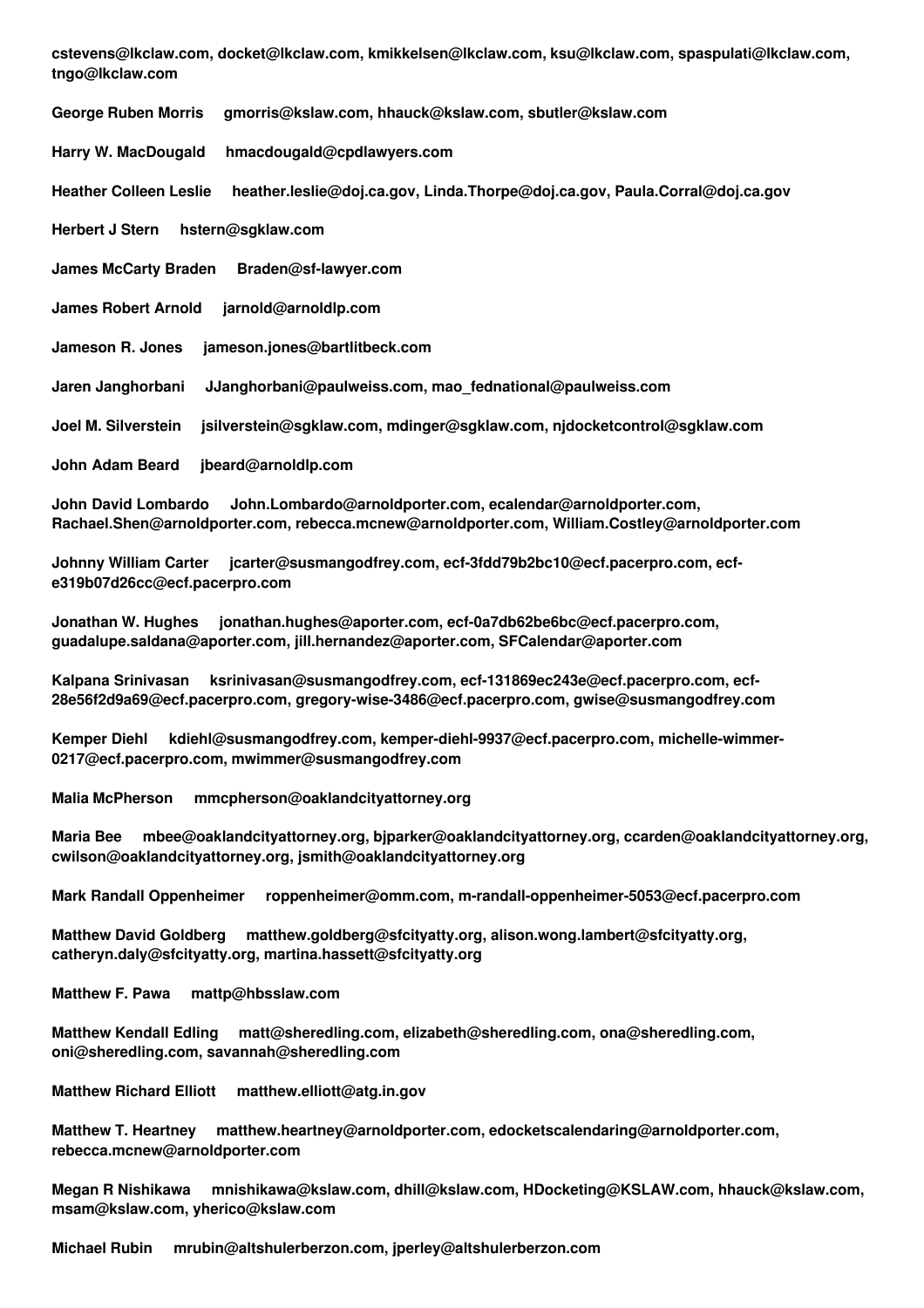**Michael Brent Adamson MAdamson@susmangodfrey.com, eball@susmangodfrey.com, michael-adamson-9566@ecf.pacerpro.com**

**Nancy G. Milburn nancy.milburn@apks.com, Diana.Reiter@apks.com, ecf-d56abdfec7e2@ecf.pacerpro.com, melissa.miller@arnoldporter.com, shreya.fadia@apks.com**

**Neal Stuart Manne nmanne@susmangodfrey.com, ecf-7953a8b1e458@ecf.pacerpro.com, ecfaa83a63bc6d9@ecf.pacerpro.com, tmcginnis@susmangodfrey.com**

**Nicholas Allen Stratton nstratton@kslaw.com**

**Philip H. Curtis philip.curtis@apks.com**

**Sean Christopher Grimsley sean.grimsley@bartlit-beck.com, renee-grimmett-bbhps-2616@ecf.pacerpro.com**

**Shana E. Scarlett shanas@hbsslaw.com, breannav@hbsslaw.com, jeanethd@hbsslaw.com, nicolleg@hbsslaw.com, sfa\_filings@hbsslaw.com**

**Steve W. Berman steve@hbsslaw.com, heatherw@hbsslaw.com, nicolleg@hbsslaw.com**

**Steven M. Shepard sshepard@susmangodfrey.com, esullivan-vasquez@susmangodfrey.com**

**Theodore J. Boutrous , Jr tboutrous@gibsondunn.com, iguerra@gibsondunn.com**

**Theodore V. Wells , Jr twells@paulweiss.com, jklinger@paulweiss.com, mao\_fednational@paulweiss.com**

**Thomas Molnar Fisher , Fishe tom.fisher@atg.in.gov**

**Tracie Jo Renfroe trenfroe@kslaw.com, sdamico@kslaw.com**

**Victor Marc Sher vic@sheredling.com, katie@sheredling.com, marisa@sheredling.com**

**Wesley Kelman wesk@hbsslaw.com**

**William Edward Thomson wthomson@gibsondunn.com, ANeuman@gibsondunn.com, JCulpepper@gibsondunn.com, THenry@gibsondunn.com**

**Zoe Meryl Savitsky zsavitsky@oaklandcityattorney.org, ccorey@oaklandcityattorney.org, jleung@oaklandcityattorney.org**

**3:17-cv-06011-WHA Please see [Local](http://www.cand.uscourts.gov/localrules/civil#SERVICE) Rule 5-5; Notice has NOT been electronically mailed to:**

**3:17-cv-06012-WHA Notice has been electronically mailed to:**

**Andrea Ellen Neuman aneuman@gibsondunn.com**

**Anne Marie Champion achampion@gibsondunn.com, rdudley@gibsondunn.com**

**Avi Garbow agarbow@gibsondunn.com**

**Barbara Louise Lyons blyons@lkclaw.com, bchun@lkclaw.com, bfuller@lkclaw.com, glafayette@lkclaw.com, kmikkelsen@lkclaw.com, ksu@lkclaw.com, spaspulati@lkclaw.com, tngo@lkclaw.com**

**Benjamin Krass benk@hbsslaw.com**

**Brendan J. Crimmins bcrimmins@kellogghansen.com, brendan-crimmins-7465@ecf.pacerpro.com, sthorne@kellogghansen.com**

**Brian H. Chun bchun@lkclaw.com, bfuller@lkclaw.com, docket@lkclaw.com, glafayette@lkclaw.com, kmikkelsen@lkclaw.com, ksu@lkclaw.com, spaspulati@lkclaw.com, tngo@lkclaw.com**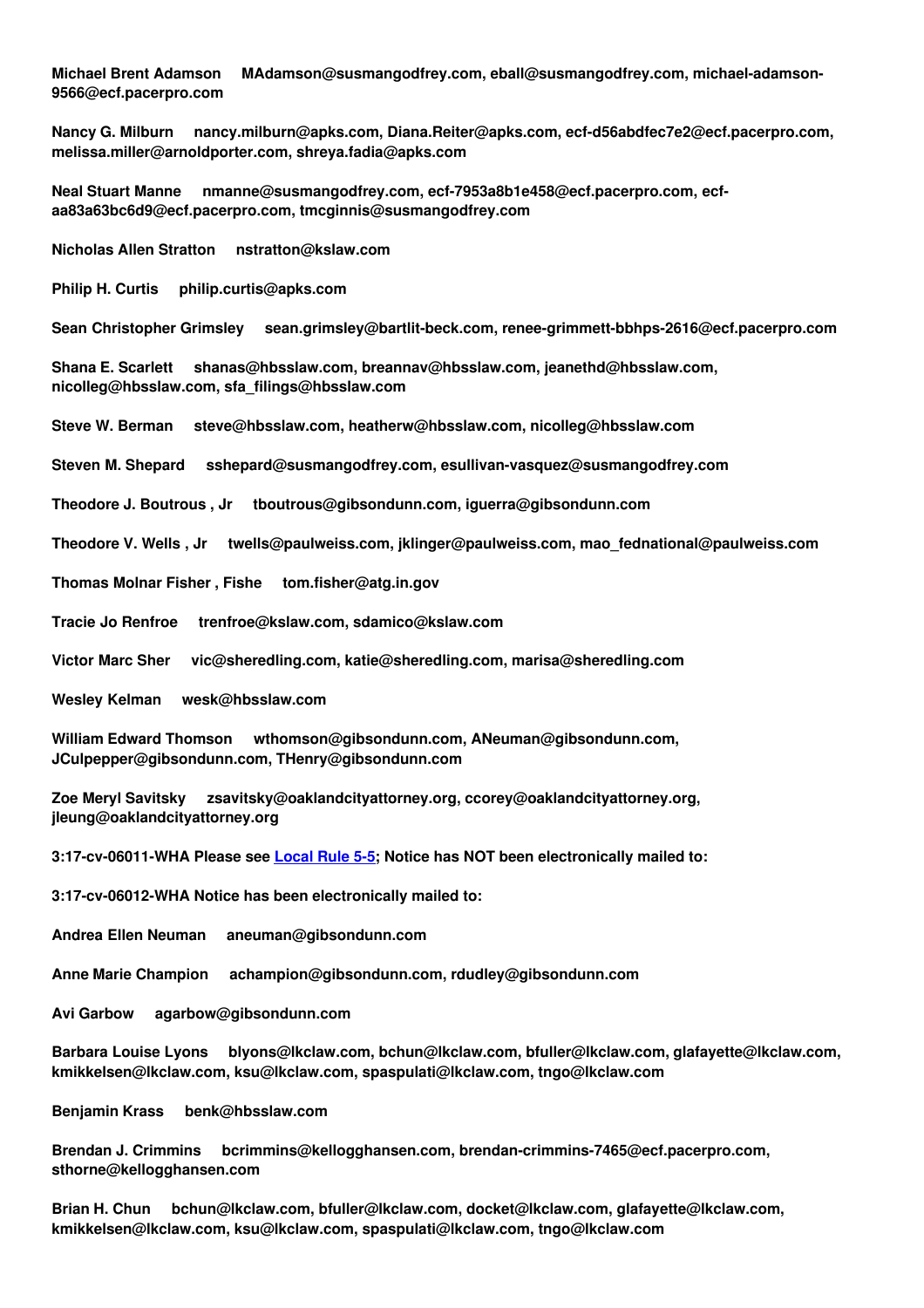**Carol Margaret Wood cwood@kslaw.com, GCJohnson@kslaw.com**

**Christine Wild Ennis christine.ennis@usdoj.gov**

**Corinne F Johnson cjohnson@altber.com, dwilliams@altshulerberzon.com**

**Daniel John Toal dtoal@paulweiss.com, mao\_fednational@paulweiss.com**

**Daniel Robert Brody dan.brody@bartlit-beck.com, renee.grimmett@bartlitbeck.com**

**David C. Frederick dfrederick@kellogghansen.com, ecf-253ad491995a@ecf.pacerpro.com, ktondrowski@kellogghansen.com**

**Dawn Sestito dsestito@omm.com, dawn-sestito-9503@ecf.pacerpro.com, jharwell@omm.com, klezell@omm.com, lkaplan@omm.com**

**Dennis J. Herrera cityattorney@sfcityatty.org, brittany.feitelberg@sfcityatty.org**

**Eric Grant eric.grant@usdoj.gov**

**Erica Worth Harris eharris@susmangodfrey.com, klombardo@susmangodfrey.com**

**Ethan D. Dettmer edettmer@gibsondunn.com, cpico@gibsondunn.com, jdick@gibsondunn.com, khelland@gibsondunn.com, pbelloso@gibsondunn.com**

**Eugene G. Illovsky eugene@boersch-illovsky.com, ECF@boersch-illovsky.com, roxanne@boersch-illovsky.com**

**Gary T. Lafayette glafayette@lkclaw.com, bchun@lkclaw.com, bfuller@lkclaw.com, blyons@lkclaw.com, cstevens@lkclaw.com, docket@lkclaw.com, kmikkelsen@lkclaw.com, ksu@lkclaw.com, spaspulati@lkclaw.com, tngo@lkclaw.com**

**George Ruben Morris gmorris@kslaw.com, hhauck@kslaw.com, sbutler@kslaw.com**

**Herbert J Stern hstern@sgklaw.com**

**James McCarty Braden Braden@sf-lawyer.com**

**Jameson R. Jones jameson.jones@bartlitbeck.com**

**Jaren Janghorbani JJanghorbani@paulweiss.com, mao\_fednational@paulweiss.com**

**Joel M. Silverstein jsilverstein@sgklaw.com, mdinger@sgklaw.com, njdocketcontrol@sgklaw.com**

**John David Lombardo John.Lombardo@arnoldporter.com, ecalendar@arnoldporter.com, Rachael.Shen@arnoldporter.com, rebecca.mcnew@arnoldporter.com, William.Costley@arnoldporter.com**

**Johnny William Carter jcarter@susmangodfrey.com, ecf-3fdd79b2bc10@ecf.pacerpro.com, ecfe319b07d26cc@ecf.pacerpro.com**

**Jonathan W. Hughes jonathan.hughes@aporter.com, ecf-0a7db62be6bc@ecf.pacerpro.com, guadalupe.saldana@aporter.com, jill.hernandez@aporter.com, SFCalendar@aporter.com**

**Kalpana Srinivasan ksrinivasan@susmangodfrey.com, ecf-131869ec243e@ecf.pacerpro.com, ecf-28e56f2d9a69@ecf.pacerpro.com, gregory-wise-3486@ecf.pacerpro.com, gwise@susmangodfrey.com**

**Kemper Diehl kdiehl@susmangodfrey.com, kemper-diehl-9937@ecf.pacerpro.com, michelle-wimmer-0217@ecf.pacerpro.com, mwimmer@susmangodfrey.com**

**Mark Randall Oppenheimer roppenheimer@omm.com, m-randall-oppenheimer-5053@ecf.pacerpro.com**

**Matthew David Goldberg matthew.goldberg@sfcityatty.org, alison.wong.lambert@sfcityatty.org, catheryn.daly@sfcityatty.org, martina.hassett@sfcityatty.org**